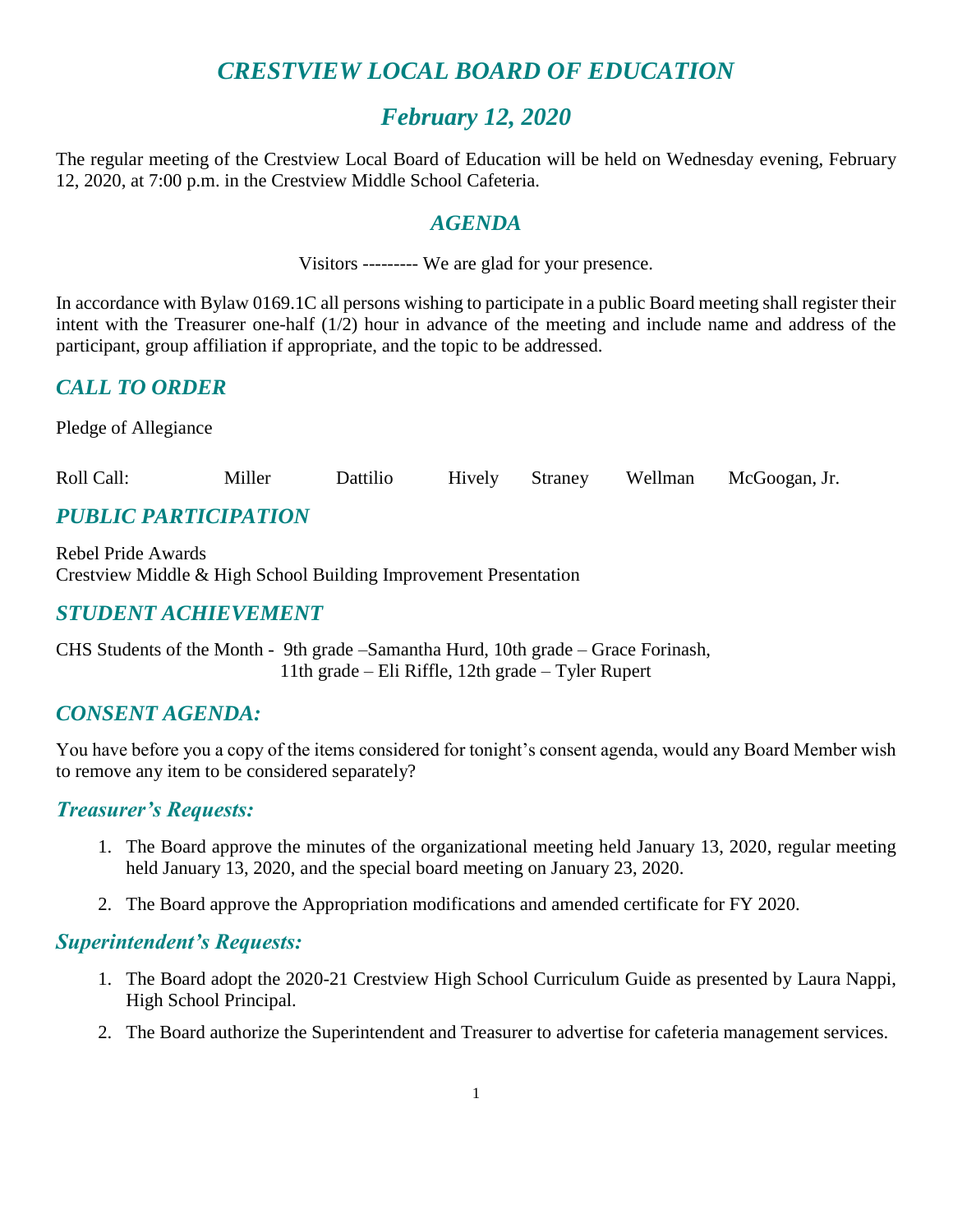3. The Board approve the stipend payment to the following certificated personnel for the 2019-20 school year as per salary schedule for the assignments designated: all required reports are on file:

> Tiffany Sell – Cooperating Teacher Supervision of student teacher Kimberly Gilbert – Cooperating Teacher Supervision of student teacher Gregory Woolman – Cooperating Teacher Supervision of student teacher Marcia Bable – Cooperating Teacher Supervision of student teacher

4. The Board approve placement on a higher teacher pay scale effective the beginning of the second semester for the 2019-20 school year; official transcripts are on file:

Rachel Sebastiani - Masters

5. The Board approve the following licensed personnel to be granted a one (1) year limited contract basis for the 2020-21 school year, according to the salary schedule; as recommended by Matthew T. Manley, Superintendent, all required reports on file:

> Dale Morckel – CMS Teacher Marcia Bable – CMS Teacher

6. The Board approve the following nonteaching personnel to be granted a one (1) year limited contract basis for the 2020-21 school year, according to the salary schedule; as recommended by Matthew T. Manley, Superintendent, all required reports on file:

Ronald Stratton – Custodian

 7. The Board grant supplemental contracts to the following licensed personnel for the 2019-20 as per salary schedule for the assignment designated; all required reports are on file:

> Marcia Bable - CMS Test/Prep Intervention Katie Beebout - CMS Test/Prep Intervention J. Grady Long - CHS Test/Prep Intervention Nicole Kramer - CHS Test/Prep Intervention Sarah Finch - CHS Test/Prep Intervention Matthew Evans - CHS Varsity Assistant Boys/Girls Track Coach

 8. The Board approve the following certificated personnel be placed on the approved substitute list for the 2019-20 school year, be granted a limited teaching contract, substitute basis only, according to salary schedule; all required reports are on file:

#### **Tutoring/Home Instruction**

Marcia Bable

 9. The Board approve the pupil activity contract to the following nonteaching personnel for the 2019-20 school year as per salary schedule for the assignment designated pursuant to O.R.C. 3313.53; pending receipt of all required reports:

Maurice Zohnd – Choreographer/Costume Designer

## **END of CONSENT AGENDA**

Recommend the Board approve the consent agenda as presented:

|          | Moved by _____, second by _____ to approve consent agenda. Vote yes: _____, _____, _____, _____ |                           |  |
|----------|-------------------------------------------------------------------------------------------------|---------------------------|--|
| Vote no: | Absent:                                                                                         | . Motion carried . Failed |  |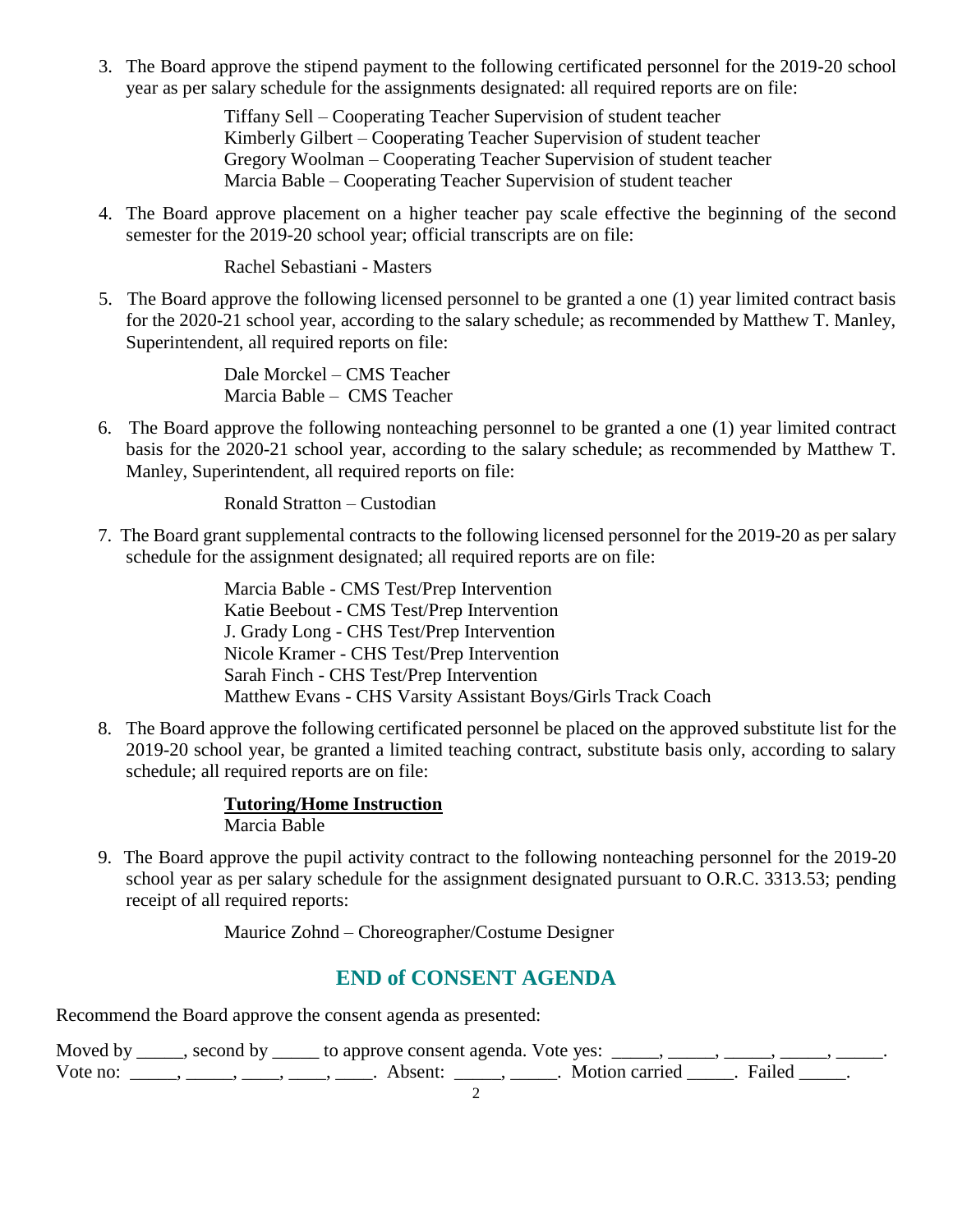# *Treasurer's Requests/Recommendations not included in Consent Agenda:*

|                  | 1. Recommend: The Board approve financial reports and investments as prepared and presented.                                                                                                                                                                                                                                                                                                                                |                                      |  |
|------------------|-----------------------------------------------------------------------------------------------------------------------------------------------------------------------------------------------------------------------------------------------------------------------------------------------------------------------------------------------------------------------------------------------------------------------------|--------------------------------------|--|
|                  | Moved by _____, second by _____. Vote yes: _____, _____, _____, _____, _____. Vote no: ____, _____,                                                                                                                                                                                                                                                                                                                         |                                      |  |
|                  | $\frac{1}{\sqrt{1-\frac{1}{2}}}, \frac{1}{\sqrt{1-\frac{1}{2}}}.$ Absent: $\frac{1}{\sqrt{1-\frac{1}{2}}}.$ Motion carried $\frac{1}{\sqrt{1-\frac{1}{2}}}.$ Failed $\frac{1}{\sqrt{1-\frac{1}{2}}}$ .                                                                                                                                                                                                                      |                                      |  |
|                  | 2. Recommend: The Board approve the agreement for voice services for FY 2020-21 with ACCESS as per<br>attached.                                                                                                                                                                                                                                                                                                             |                                      |  |
|                  | Moved by _____, second by _____. Vote yes: _____, _____, _____, _____, _____. Vote no: ____, _____,                                                                                                                                                                                                                                                                                                                         |                                      |  |
|                  | $\frac{1}{1}, \frac{1}{1}, \frac{1}{1}, \frac{1}{1}, \frac{1}{1}, \frac{1}{1}, \frac{1}{1}, \frac{1}{1}, \frac{1}{1}, \frac{1}{1}, \frac{1}{1}, \frac{1}{1}, \frac{1}{1}, \frac{1}{1}, \frac{1}{1}, \frac{1}{1}, \frac{1}{1}, \frac{1}{1}, \frac{1}{1}, \frac{1}{1}, \frac{1}{1}, \frac{1}{1}, \frac{1}{1}, \frac{1}{1}, \frac{1}{1}, \frac{1}{1}, \frac{1}{1}, \frac{1}{1}, \frac{1}{1}, \frac{1}{1}, \frac{1}{1}, \frac{$ |                                      |  |
|                  | 3. Recommend: The Board approve agreement for Internet Access and Application services for FY 2020-21<br>with ACCESS as per attached.                                                                                                                                                                                                                                                                                       |                                      |  |
|                  | Moved by _____, second by _____. Vote yes: _____, _____, _____, _____, _____. Vote no: ____, _____,                                                                                                                                                                                                                                                                                                                         |                                      |  |
|                  |                                                                                                                                                                                                                                                                                                                                                                                                                             |                                      |  |
|                  | 4. Recommend: The Board accept donations from:                                                                                                                                                                                                                                                                                                                                                                              |                                      |  |
|                  | a. Anonymous                                                                                                                                                                                                                                                                                                                                                                                                                | \$1,500.00 for Turf Fund             |  |
|                  | b. Crestview PTO                                                                                                                                                                                                                                                                                                                                                                                                            | \$375.00 for Bully Prevention Shirts |  |
|                  | Moved by _____, second by _____. Vote yes: _____, _____, _____, _____, _____. Vote no: ____, _____,                                                                                                                                                                                                                                                                                                                         |                                      |  |
|                  | <b>Board Reports:</b>                                                                                                                                                                                                                                                                                                                                                                                                       |                                      |  |
| 1.               | <b>Career Center Report</b>                                                                                                                                                                                                                                                                                                                                                                                                 | Mr. Wellman                          |  |
| 2.               | Student Achievement Liaison Report                                                                                                                                                                                                                                                                                                                                                                                          | Mr. Hively                           |  |
| 3.               | Legislative Report                                                                                                                                                                                                                                                                                                                                                                                                          | Mr. Straney                          |  |
| $\overline{4}$ . | <b>Student Board Member Report</b>                                                                                                                                                                                                                                                                                                                                                                                          | Mr. McGoogan, Jr.                    |  |
|                  | <b>Board Committee Reports:</b>                                                                                                                                                                                                                                                                                                                                                                                             |                                      |  |
| 1.               | Buildings & Grounds                                                                                                                                                                                                                                                                                                                                                                                                         | Dr. Miller                           |  |
| 2.               | <b>Athletic Council</b>                                                                                                                                                                                                                                                                                                                                                                                                     | Mr. Dattilio                         |  |
| 3.               | Personnel                                                                                                                                                                                                                                                                                                                                                                                                                   | Mrs. Wellman                         |  |
| $\overline{4}$ . | <b>Finance Audit</b>                                                                                                                                                                                                                                                                                                                                                                                                        | Mr. Dattilio                         |  |
| 5.               | Policy                                                                                                                                                                                                                                                                                                                                                                                                                      | Mr. Dattilio                         |  |
| 6.               | Communications                                                                                                                                                                                                                                                                                                                                                                                                              | Mrs. Wellman                         |  |
| 7.               | Insurance                                                                                                                                                                                                                                                                                                                                                                                                                   | Dr. Miller                           |  |
| 8.               | <b>Business Advisory</b>                                                                                                                                                                                                                                                                                                                                                                                                    | Mrs. Wellman                         |  |

# *Administrative Reports:*

|    | <b>Elementary School</b> | Mrs. Dangerfield |
|----|--------------------------|------------------|
| 2. | Middle School            | Mrs. Lemaster    |
| 3. | High School              | Mrs. Nappi       |
| 4. | <b>Special Education</b> | Mr. Pancake      |
| 5. | Athletic                 | Mr. Cusick       |
| 6. | Lunchroom                | Miss Wilmes      |
| 7. | Technology               | Mr. Miller       |
| 8. | Transportation           | Mr. Burbick      |
| 9. | Maintenance              | Mr. Radman       |
|    |                          |                  |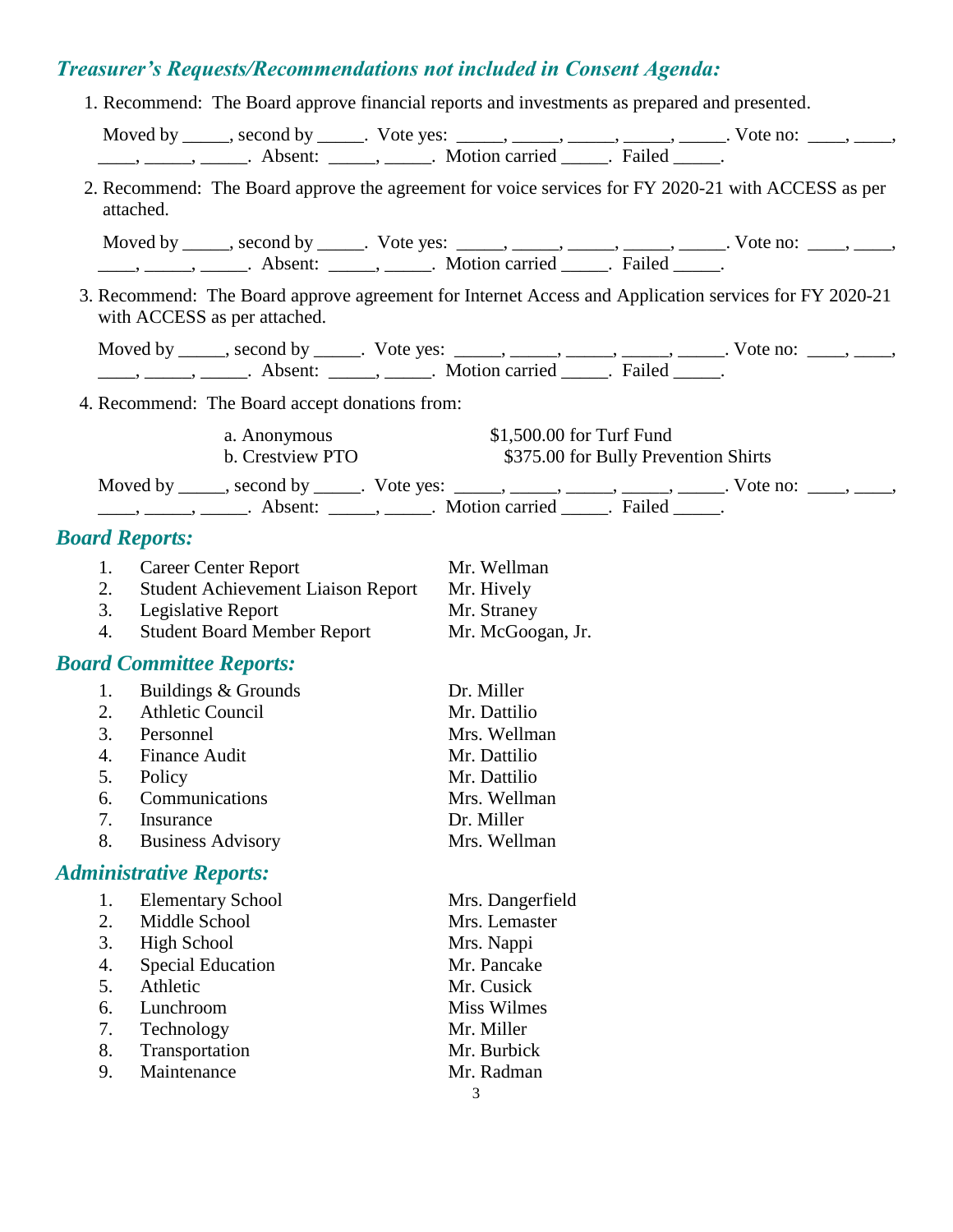#### **Superintendent's Report:** Mr. Manley

#### *Superintendent's Requests/Recommendations not included in Consent Agenda:*

1. Recommend: The Board grant a three (3) year limited administrative contract and fringe benefit package as per established guidelines to Timothy Pancake as Crestview Elementary School Principal beginning July 1, 2020 through June 30, 2023; 215 work days per year at his current salary; as recommended by Matthew T. Manley, Superintendent, all required reports are on file.

Moved by \_\_\_\_\_, second by \_\_\_\_\_. Vote yes: \_\_\_\_\_, \_\_\_\_\_, \_\_\_\_\_, \_\_\_\_\_, \_\_\_\_. Vote no: \_\_\_\_, \_\_\_\_\_, \_\_\_\_\_, \_\_\_\_\_\_\_. Absent: \_\_\_\_\_\_, \_\_\_\_\_\_. Motion carried \_\_\_\_\_. Failed \_\_\_\_.

2. Recommend: The Board appoint the following volunteers as Community Board Liaisons for Crestview PreK-12 Project:

Spencer DeSalvo, Allen Hodge, David McGoogan, and Daniel Simmons.

Moved by \_\_\_\_\_, second by \_\_\_\_\_. Vote yes:  $\_\_\_\_\_\_\_\_\_\_\_$  \_\_\_\_, \_\_\_\_\_, \_\_\_\_\_, \_\_\_\_. Vote no:  $\_\_\_\_\_\$ \_\_\_\_\_, \_\_\_\_\_, \_\_\_\_\_\_\_. Absent: \_\_\_\_\_\_, \_\_\_\_\_. Motion carried \_\_\_\_\_. Failed \_\_\_\_.

 3. Recommend: The Board approve the resolution opposing the State of Ohio EdChoice Scholarship (voucher) Program.

**WHEREAS**, the Ohio legislature has recently made amendments which greatly increase the number and availability of vouchers for students to attend private/parochial schools at public tax expense, and

**WHEREAS**, such vouchers will be available to numerous families and students who have never attended Crestview or any other public schools and for whom state funding has never been provided to Crestview or any other public schools, and

**WHEREAS**, Crestview's state funding will be unjustly decreased by the amount of the vouchers provided to such families and students who have not and will not attend public schools and others who transfer to private/parochial schools, and

**WHEREAS,** the estimated loss of revenue to the Crestview Local School District over the next four (4) years would devastate the District's finances, and

**WHEREAS**, private/parochial schools accepting students with public tax vouchers would not be required to accept all students but would be permitted to retain their selective admission policies without enforcement of other laws applicable to public schools, and

**WHEREAS**, private/parochial school students are not subject to the testing standards required of public school students so that the actual performance of private/parochial schools subsidized with public tax dollars will not be known, relative to equivalent public school evaluation standards, and

**WHEREAS**, this Board believes that the EdChoice voucher program as it currently exists presents serious constitutional issues regarding the separation of church and state and the funding of religious institutions with public tax dollars, and

**WHEREAS**, the State of Ohio has the constitutional responsibility to secure a thorough and efficient system of common schools, and

**WHEREAS,** the EdChoice voucher program will have exactly the opposite effect by providing funding to private/parochial schools at the expense and to the detriment of public schools and their students.

**NOW, THEREFORE, BE IT RESOLVED** by this Crestview Local School District Board of Education that this Board reaffirms its commitment to free accessible public schools which are adequately and equitably funded to guarantee a comparable education for ALL children and therefore opposes and respectfully requests the repeal of the ill-conceived EdChoice voucher program of the State of Ohio.